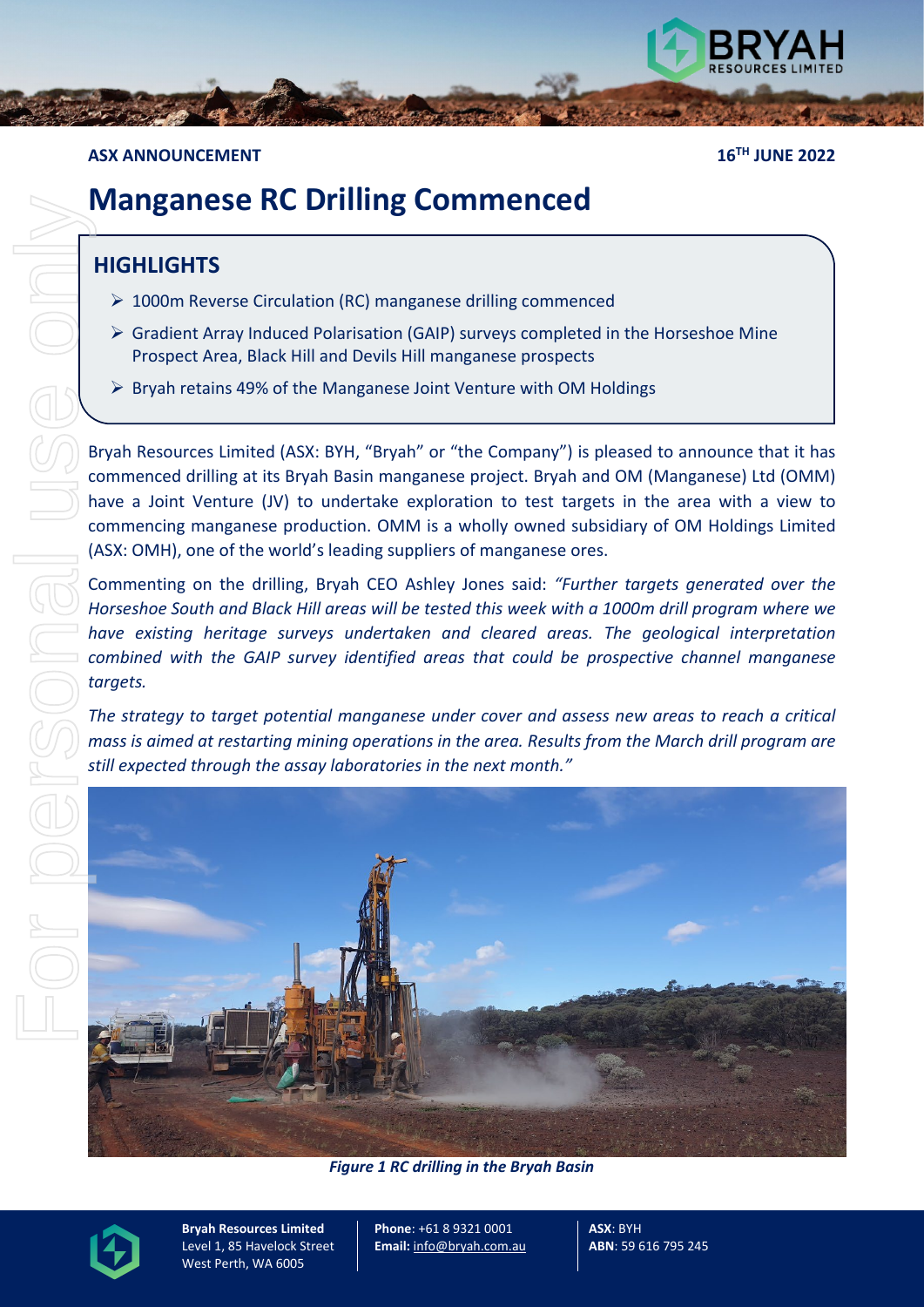



*Figure 2 Location of Mn JV prospects with Mineral Resource on Aeromagnetics TMI RTP image*

*For further information, please contact:*  **Ashley Jones, CEO** +61 8 9321 0001

*This announcement has been produced in accordance with the Company's published continuous*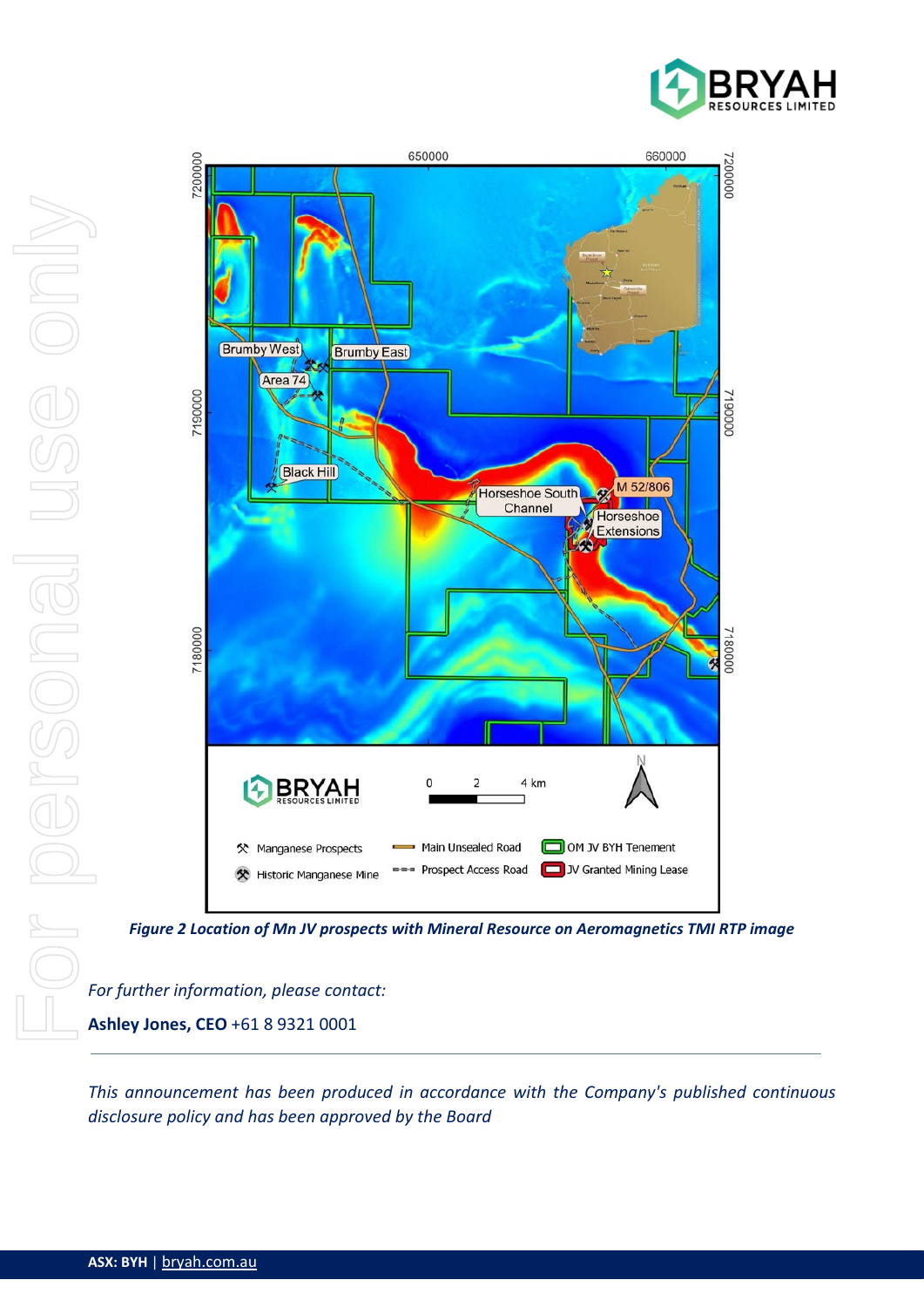

#### **ABOUT BRYAH RESOURCES**

Bryah's assets are all located in Western Australia, a Tier One global mining and exploration jurisdiction. Strategically the Projects are energy metals focused, or able to exploit synergies of geological knowledge, locality and exploration.

The prospective Bryah Basin licences cover 1,048km<sup>2</sup> and have a potential new Volcanogenic Massive Sulphide (VMS) 'Horseshoe Lights type' mine analogue at the Windalah prospect, and multiple other similar untested targets. The area also contains extensive outcroppings of manganese, the subject of a substantial \$7M joint venture with ASX listed OM Holdings Limited (ASX: OMH). OMH is a vertically integrated manganese producer and refiner with a market capitalisation of over \$600m. Bryah and OMH have an excellent working relationship, with OMH having already spent over \$2 million to earn-in to the Manganese Rights of the Project. 1 Invisible to the Project sine energy metals focused, or able to expect<br>the production. Strength May 2022 196.00 MM Niver and the production of the proportion By Niver Ham Incore source 1.048km<sup>3</sup> and have a potential not

Gabanintha, near Meekatharra, has a JORC 20[1](#page-2-0)2 Mineral Resource for Cu, Ni, Co<sup>1</sup> and additional structural gold potential. The copper nickel resource and recently identified gold mineralisation at Gabanintha will be the subject of further drill definition and a prefeasibility study to integrate the project with the Australian Vanadium Project (ASX: AVL). The resource has been defined by the drilling efforts of AVL in the development of its vanadium project and enabled Bryah to define a base metal resources inventory.

Bryah's base metals inventory at Gabanintha and manganese JV in the Bryah Basin have a clear pathway to production, which will be significantly advanced in 2022 by the commencement and completion of metallurgical feasibility studies at both projects.

An option agreement has been signed over the Lake Johnston tenements which are prospective for battery metals lithium and nickel. On IPO the option holder MG1 will pay 5 million shares for 51% of the project, with another 5 million shares for the remaining 49%. The corridor near Lake Johnston contains significant mines and discoveries of nickel and lithium, including the Mount Holland Lithium Mine and the historical Maggie Hays/Emily Ann nickel deposits.

Bryah holds 20.75% of gold focused Star Minerals (ASX:SMS). Star has a Mineral Resource at Tumblegum South and exploration prospects in the West Bryah Basin.

<span id="page-2-0"></span>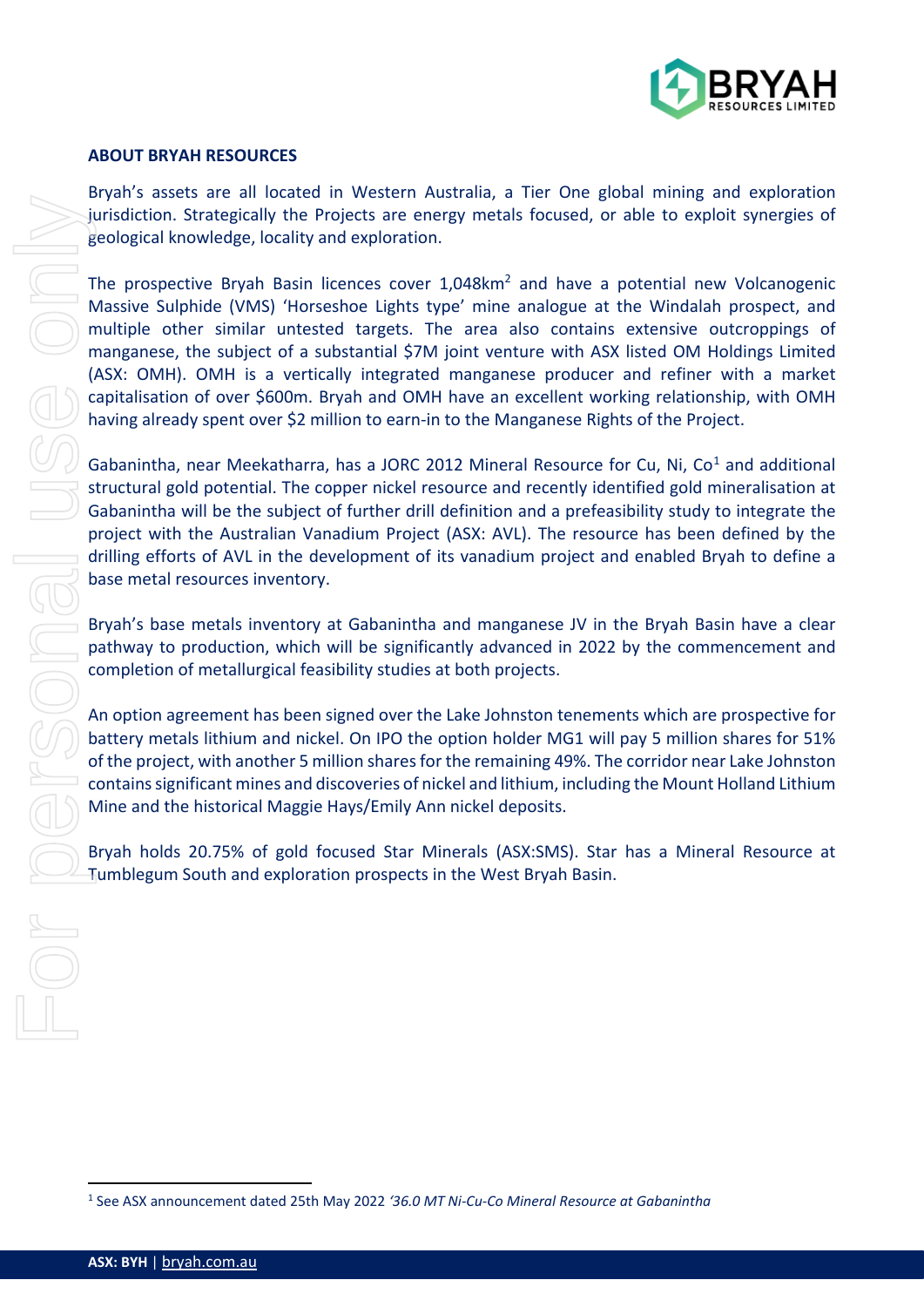

#### **Forward Looking Statements**

*This report may contain certain "forward-looking statements" which may not have been based solely on historical facts, but rather may be based on the Company's current expectations about future events and results. Where the Company expresses or implies an expectation or belief as to future events or results, such expectation or belief is expressed in good faith and believed to have a reasonable basis. However, forward looking statements are subject to risks, uncertainties, assumptions and other factors which could cause actual results to differ materially from future results expressed, projected or implied by such forward-looking statements. Readers should not place undue reliance on forward looking information. The Company does not undertake any obligation to release publicly any revisions to any "forward looking statement" to reflect events or circumstances after the date of this report, or to reflect the occurrence of unanticipated events, except as may be required under applicable securities laws.*

#### **COMPETENT PERSON STATEMENT – EXPLORATION RESULTS AND EXPLORATION TARGETS**

The information in this report that relates to Exploration Results and Exploration Targets is based on and fairly represents information and supporting documentation prepared by Tony Standish. Mr Standish is a member of the Australasian Institute of Mining and Metallurgy and has sufficient experience of relevance to the styles of mineralisation and types of deposits under consideration, and to the activities undertaken to qualify as Competent Persons as defined in the 2012 Edition of the Joint Ore Reserves Committee (JORC) Australasian Code for Reporting of Exploration Results, Mineral Resources and Ore Reserves.

#### **COMPETENT PERSON STATEMENT — MINERAL RESOURCE ESTIMATION**

The information in this announcement that relates to Mineral Resources is based on and fairly represents information compiled by Mr Lauritz Barnes, (Consultant with Trepanier Pty Ltd), Dr Joe Drake-Brockman (Consultant with Drake-Brockman Geoinfo Pty Ltd) and Ms Gemma Lee (Principal Geologist with Bryah Resources). Mr Barnes, Dr Drake-Brockman and Ms Lee are members of the Australasian Institute of Mining and Metallurgy (AusIMM) and/or the Australian Institute of Geoscientists (AIG). All have sufficient experience of relevance to the styles of mineralisation and types of deposits under consideration, and to the activities undertaken to qualify as Competent Persons as defined in the 2012 Edition of the Joint Ore Reserves Committee (JORC) Australasian Code for Reporting of Exploration Results, Mineral Resources and Ore Reserves. Specifically, Mr Barnes is the Competent Person for the estimation, Dr Drake-Brockman is the Competent Person for the geological model and site visits and Ms Lee is the Competent Person for the geological database. Mr Barnes, Dr Drake-Brockman and Ms Lee consent to the inclusion in this announcement of the matters based on their information in the form and context in which they appear. historical rates. The form of the company scenarion in the company scenarion of the section of the section of the section of the section of the section of the section of the section of the section of the most of the most o

The Company confirms that it is not aware of any new information or data that materially affects the information included in announcements referred to and all material assumptions and technical parameters underpinning the Mineral Resource estimates within those announcements continue to apply and have not materially changed. The Company confirms that the form and context in which the Competent Persons